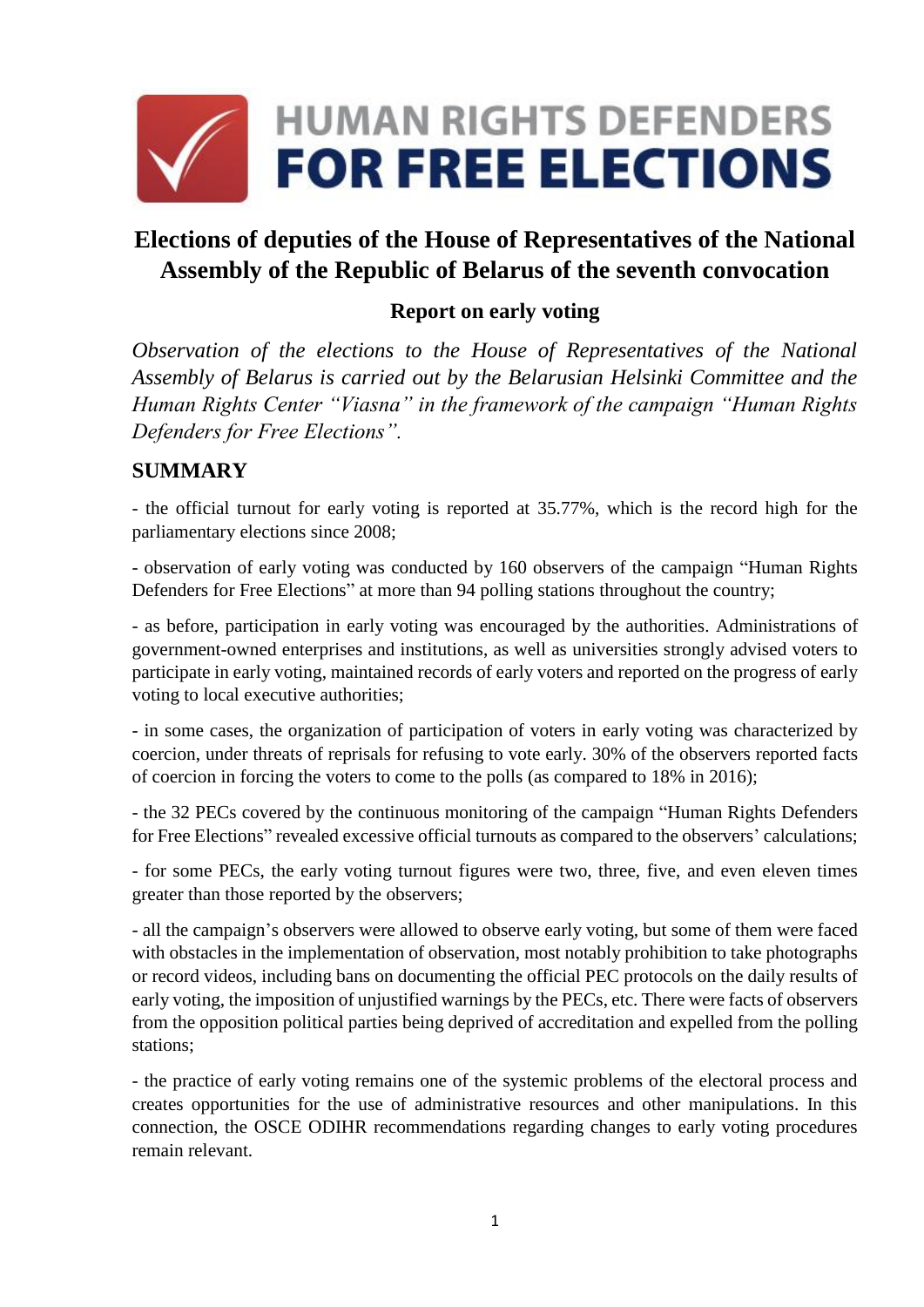# **LEGAL FRAMEWORK**

Early voting for the election of deputies of the House of Representatives of the National Assembly of the Republic of Belarus of the 7th convocation began on November 12 and ended on November 16, 2019.

According to Art. 53 of the Electoral Code, any voter who is unable to be present within their electoral district on voting day shall be entitled, not earlier than five days before the election, to come to the polling station and vote. No official confirmation is required for the reasons for the impossibility of the voter to come to the polling station on voting day.

Early voting is not conducted at the polling stations formed in sanatoriums, rest homes, hospitals and other health care organizations that provide inpatient medical care, for citizens serving sentences of detention, as well as citizens confined to the LTPs (labor and therapy profilactoria).

Early voting takes place in the presence of at least two members of the PEC from 10 a.m. to 2 p.m. and from 4 p.m. to 7 p.m. A separate ballot box is used for the organization of early voting, which shall be sealed on the first day of early voting before the start of voting under the rules established by para. 3, Art. 51 of the Electoral Code; the sealing may be attended by an observer.

Every day after the end of voting, the commission chairperson or deputy shall seal the slot in the ballot box with a sheet of paper and put their signatures on it. The slot is opened daily before the start of voting in the presence of commission chairperson or deputy; the opening may be attended by an observer. At the end of each day of early voting, the commission chairperson or deputy draw up a protocol, which specifies the number of ballots received by the election commission, the number of citizens who received ballots (on the last day of early voting — the total number of citizens who have received ballots), the number of spoiled ballots and the number of unused ballots. The protocol is signed by the chairperson or deputy and shall be publicly displayed in the premises of the polling station.

The storage of the ballot box shall be provided by the chairperson of the commission. After the closure of the polling station, the guarding of the polling station should be secured by the Ministry of Internal Affairs. The premises should be equipped with a burglar alarm controlled by the Ministry of Internal Affairs.

It should be noted that early voting is subject to constant criticism from electoral actors, in particular its aspects related to the storage of the ballots and voter lists outside the working hours of the PEC. Despite this, the issue is not yet resolved by either the provisions of the Electoral Code or the CEC decisions.

The only document that regulates these matters is a Toolkit for the PECs on the election of deputies to the House of Representatives of the National Assembly of the 7th convocation, approved by the Central Election Commission, according to which in the period from 7 p.m. to 10 a.m. and from 2 p.m. to 4 p.m. voter lists and ballots should be stored in safes or metal cabinets. The safe (metal cabinet) shall be sealed daily after the end of voting by the commission chairperson or deputy. The Toolkit does not provide for the rights of observers and the media to be present during the sealing and opening of previously sealed safes (cabinets) by the PEC members.

Moreover, the Toolkit fails to specify the procedure of locking the polling stations, if they are not equipped with a burglar alarm, nor does it name those responsible for the procedures from among the members of the PEC.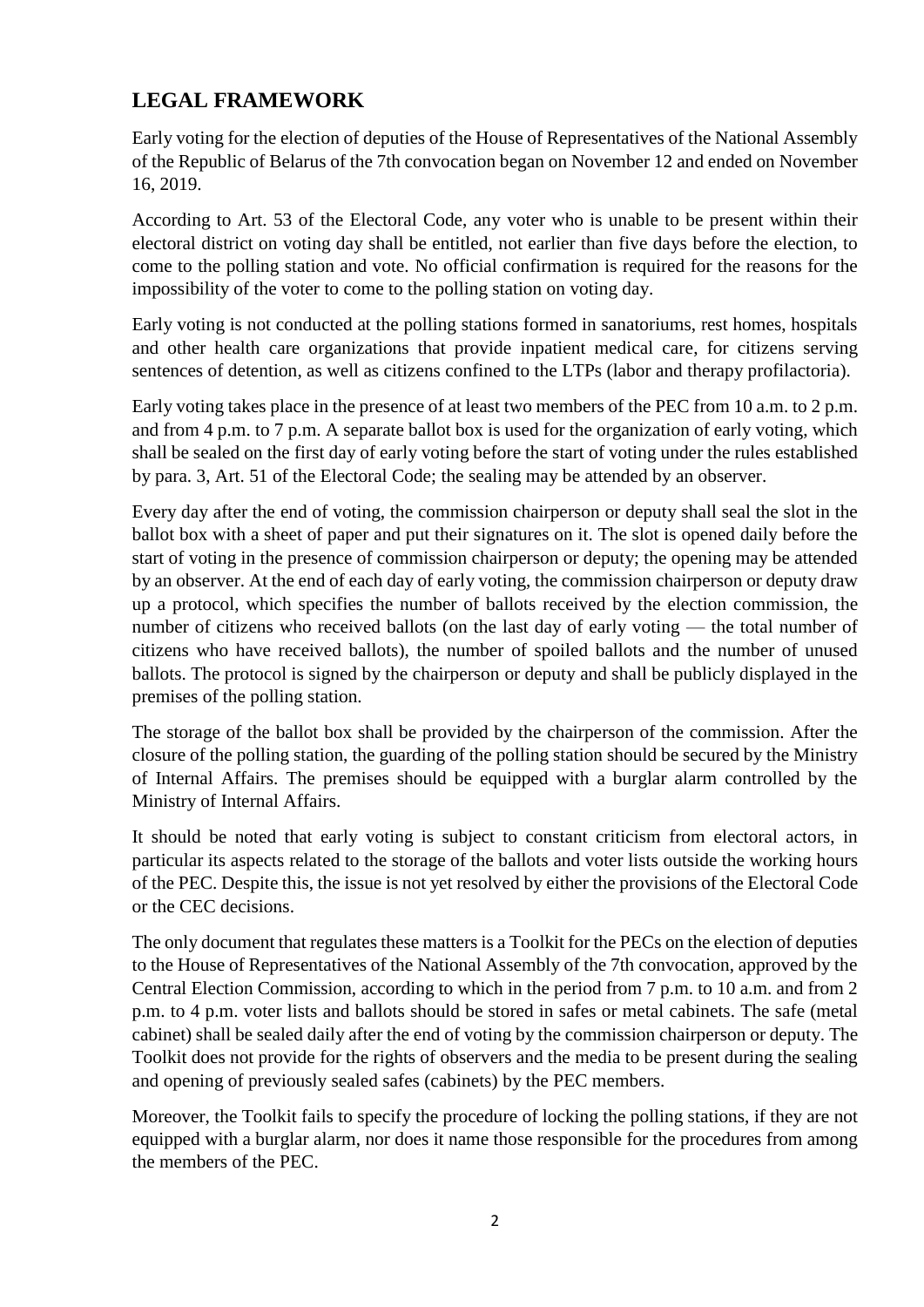Thus, the procedures for the storage of ballot papers, ballot boxes, and voter lists at the stage of early voting are clearly not sufficient and do not contain safeguards against interference by unauthorized persons.

# **COERCION TO PARTICIPATE IN EARLY VOTING**

As during previous elections, participation in early voting was encouraged by the authorities.

Administrations of government-owned enterprises and institutions, as well as universities strongly advised voters to participate in the early voting, maintained records of early voters and reported on the progress of early voting to local executive authorities.

Participation in early voting was described as mandatory, or a "civic duty." It was also announced that turnout was monitored either directly by the administrations of companies and universities or by representatives of other government agencies.

In some cases, observers of the campaign "Human Rights Defenders for Free Elections" received access to documents confirming that voters' participation in early voting was organized and controlled by the administrations of state enterprises and local executive authorities.

In particular, the Polack district executive committee ordered the heads of local enterprises to report on a daily basis on the cumulative total number of employees of businesses that took part in early voting. The enterprises' top managers were personally responsible for the timely submission of the information. The document signed by deputy chairman of the executive committee A. Kaladynski had an annexed a list of enterprises with the number of employees and schedules for reporting.

In a video posted on the website of Radio Free Europe/Radio Liberty's Belarus service, professor Aksana Aniskevich of the Belarusian State Economic University was seen on November 13 talking to the students about the mandatory nature of participation in early voting.

The teacher insisted that the students voted early, otherwise, according to her, head of the department, the dean's office and she personally would face consequences. Also, the educator supported her words by saying that "everything is tracked, which room voted from which dormitory." Ms. Aniskevich said that she did not want to "be ranted at" if her students chose to "set her up."

Following the incident, a complaint was filed in the Prosecutor's Office of the Zavodski district of Minsk.

In some cases, the campaign's observers said that voters were asked to report to their immediate superiors after they have cast their ballots early.

In particular, announcements seen in the dormitory of the Maladziečna Plant of Light-Gouge Construction advertised "active participation in the elections." In addition, the voters were asked to check in with the concierge after casting their ballots.

In some cases, observers witnessed voters themselves requesting a document certifying their participation in early voting. The documents were reportedly requested by their employers.

An observer in Svietlahorsk, Alena Masliukova, reports that a woman came and wanted to vote at polling station No. 19. She said that she was sent by her boss, but forgot her ID and the commission refused to issue a ballot. Then the woman said that her boss would have a heart attack and asked to give her a certificate that she actually came to the polls.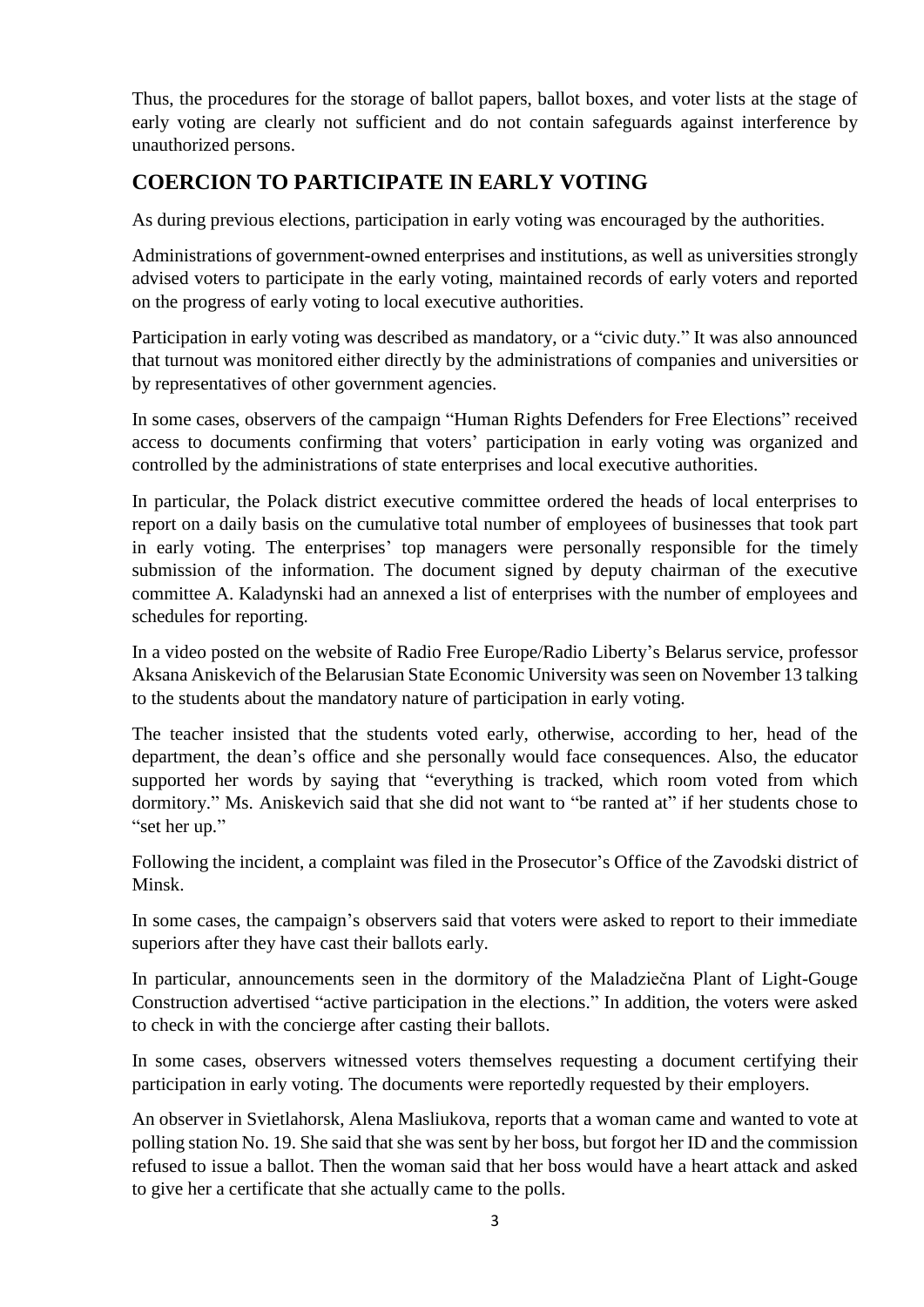On November 16, at polling station No. 59 in electoral district No. 87 in Mahilioŭ, a voter who was allowed to leave work early begged the commission secretary to give him a certificate to confirm the fact that he voted early, according to observer Barys Bukhel.

At polling station No. 21 in electoral district No. 78 in Babrujsk, a Belposhta employee requested a certificate to prove that she had voted, and then photographed the ballot box as evidence.

30% of the campaign's observers who monitored early voting at 76 polling stations throughout the country reported facts of voter coercion to participate in early voting (as compared to 18% in 2016).

In some cases, voters were forced to vote under threat of negative consequences, e.g. eviction from dormitories, etc.

It should be noted that CEC chairperson Lidziya Yarmoshyna continued to ignore the forced participation of voters in early voting and the blatant abuse of administrative resources by the authorities.

According to Yarmoshyna, control over students' participation in early voting is nothing but "emphatic invitation and education of the infantile younger generation."<sup>1</sup>

## **TURNOUT FOR EARLY VOTING**

Official turnout for early voting was 35.77%, which is the highest turnout in the parliamentary elections held since 2008.



However, some observers documented even greater turnout. In particular, at polling station No. 21 in Minsk, the turnout was 42%; 45% voted early at polling station No. 6 in Rečyca.

**<sup>.</sup>** <sup>1</sup> <https://news.tut.by/economics/661243.html>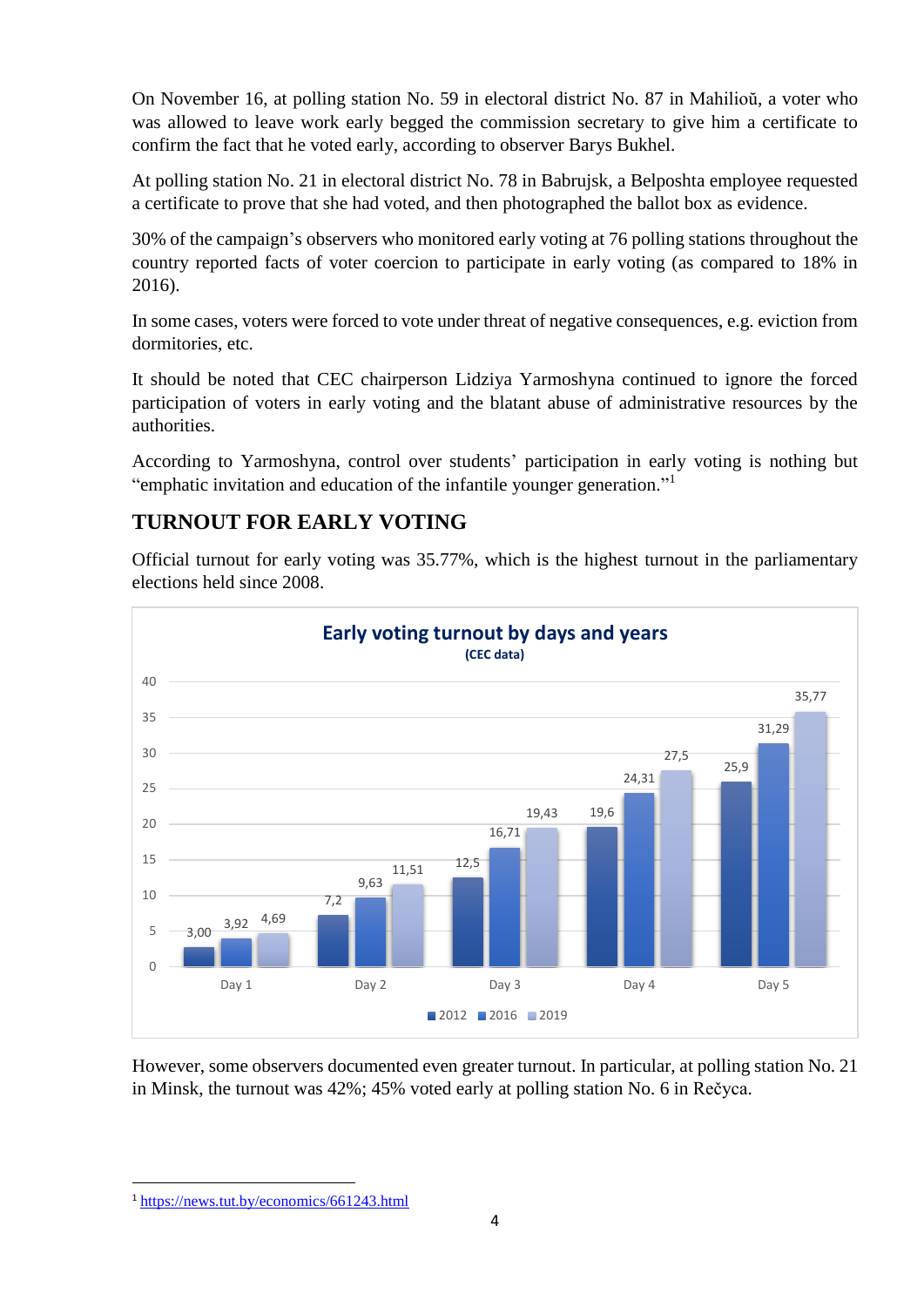At polling station No. 19 in electoral district No. 6 in Baranavičy, 1,542 persons, or 59%, voted early out of the total number of 2,625 voters.

The all-time record was documented at polling station No. 547 in electoral district No. 106, where 72.6% of voters came to the polls, mostly students living in the dormitories of the Belarusian National Technical University.

At 32 polling stations, observers of the campaign "Human Rights Defenders for Free Elections" carried out a continuous monitoring of early voting turnout. In all of them, the official turnout exceeded the data collected by the observers.

At some polling stations, the official figures were two, three, five, and even eleven times greater than the observers' data.

In particular, according to a campaign's observer, 11 voters voted at polling station No. 570 in electoral district No. 107 in Minsk on November 16, while the official turnout was reported at 121.

At polling station No. 390 in electoral district No. 102 in Minsk, according to the observer's calculations, there were 116 voters on November 11, while the PEC protocol said there were 238 votes.

November 11. Polling station No. 295 in electoral district No. 99 in Minsk. Observer's report — 49 voters. PEC protocol — 199.

November 11. Polling station No. 570 in electoral district No. 107 in Minsk. Observer's report — 98 voters. PEC protocol — 613.

November 14. Polling station No. 295 in electoral district No. 99 in Minsk. Observer's report — 50 voters. PEC protocol — 200.

November 14. Polling station No. 390 in electoral district No. 102 in Minsk. Observer's report — 74. PEC protocol — 201.

Polling stations outside Minsk also demonstrated differences (although of a lesser extent) between the observers' calculations and the PEC data.

November 15. Polling station No. 10 in electoral district No. 46 in Svietlahorsk. Observer's report — 58 voters. PEC protocol — 105.

November 16. Polling station No. 46 in electoral district No. 6 in Baranavičy. Observer's report  $-133$  voters. PEC protocol  $-335$ .

November 15. Polling station No. 12 in electoral district No. 84 in Mahilioŭ. Observer's report — 70 voters. PEC protocol — 271.

## **CONDITIONS FOR OBSERVATION**

All the campaign's observers were allowed to observe early voting, but some of them faced with obstacles in the implementation of observation, most notably prohibition to take photographs or record video, including bans on documenting the official PEC protocols on the daily results of early voting, imposition of unjustified warnings by the PECs, etc. There were facts of observers from the opposition political parties being deprived of accreditation and expelled from the polling stations.